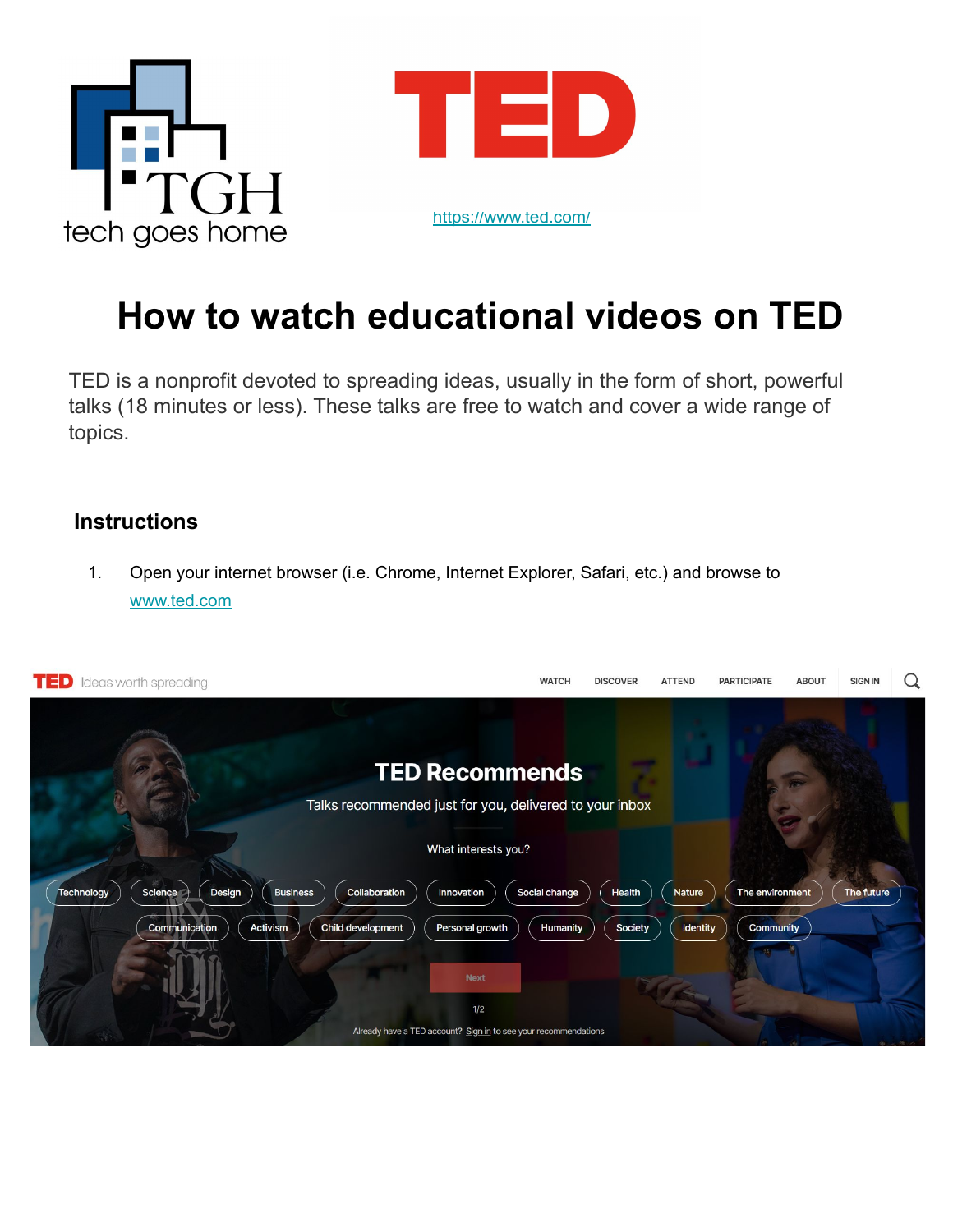2. Search for an item or browse via the "Watch" or "Discover" drop-downs



2a. The "Watch" and "Discover" drop-downs give you many options to browse through available TED videos. Clicking the "TED Talks" option will let you perform a tailored search.

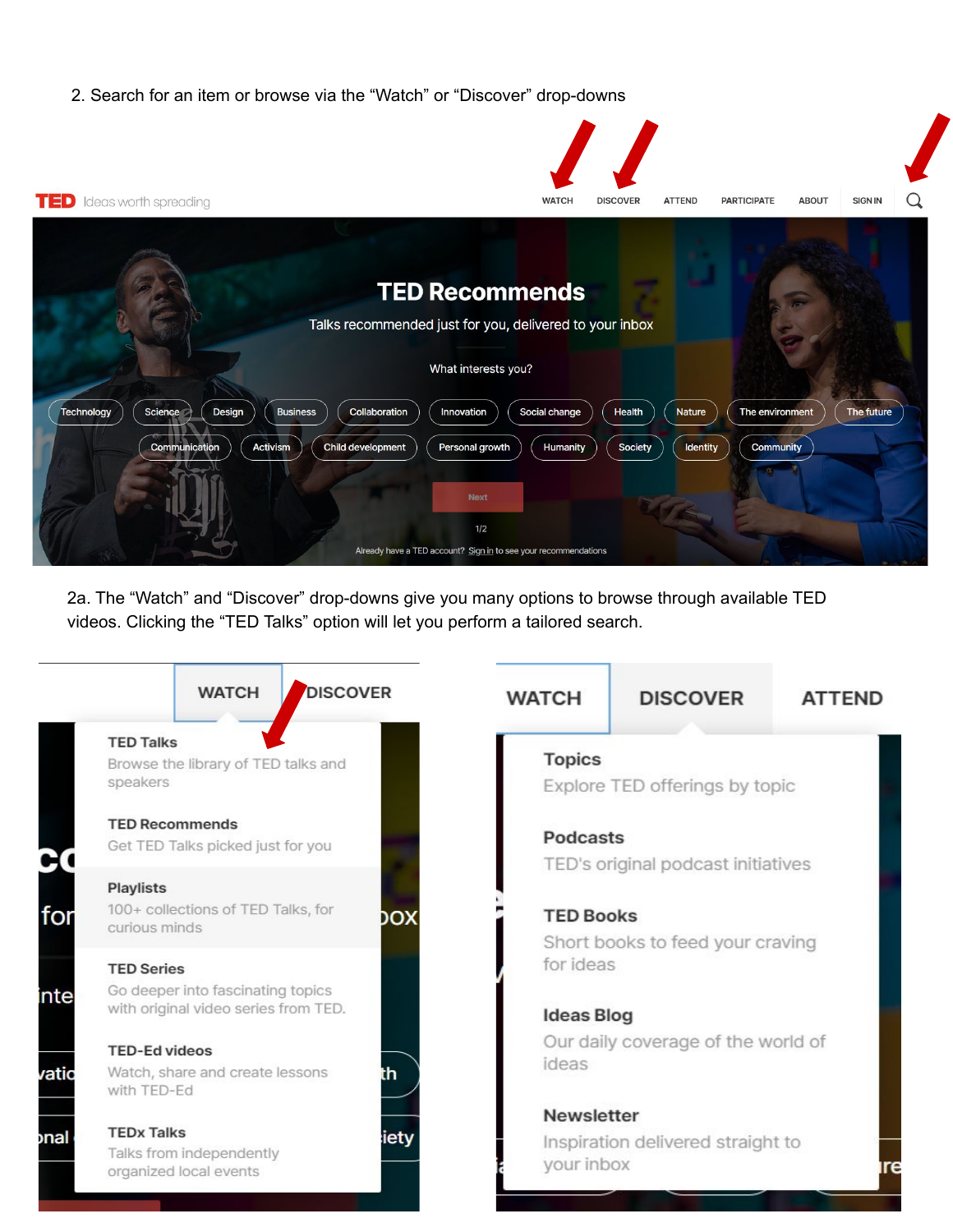## 3. After you've clicked "Watch" and then "TED Talks", you will be able to search by topic, language, and duration



4. Then, select a video. Please see below for available options while watching a video.

If you have an account, "Add to list" and "Like" will add the video to saved lists you can view later